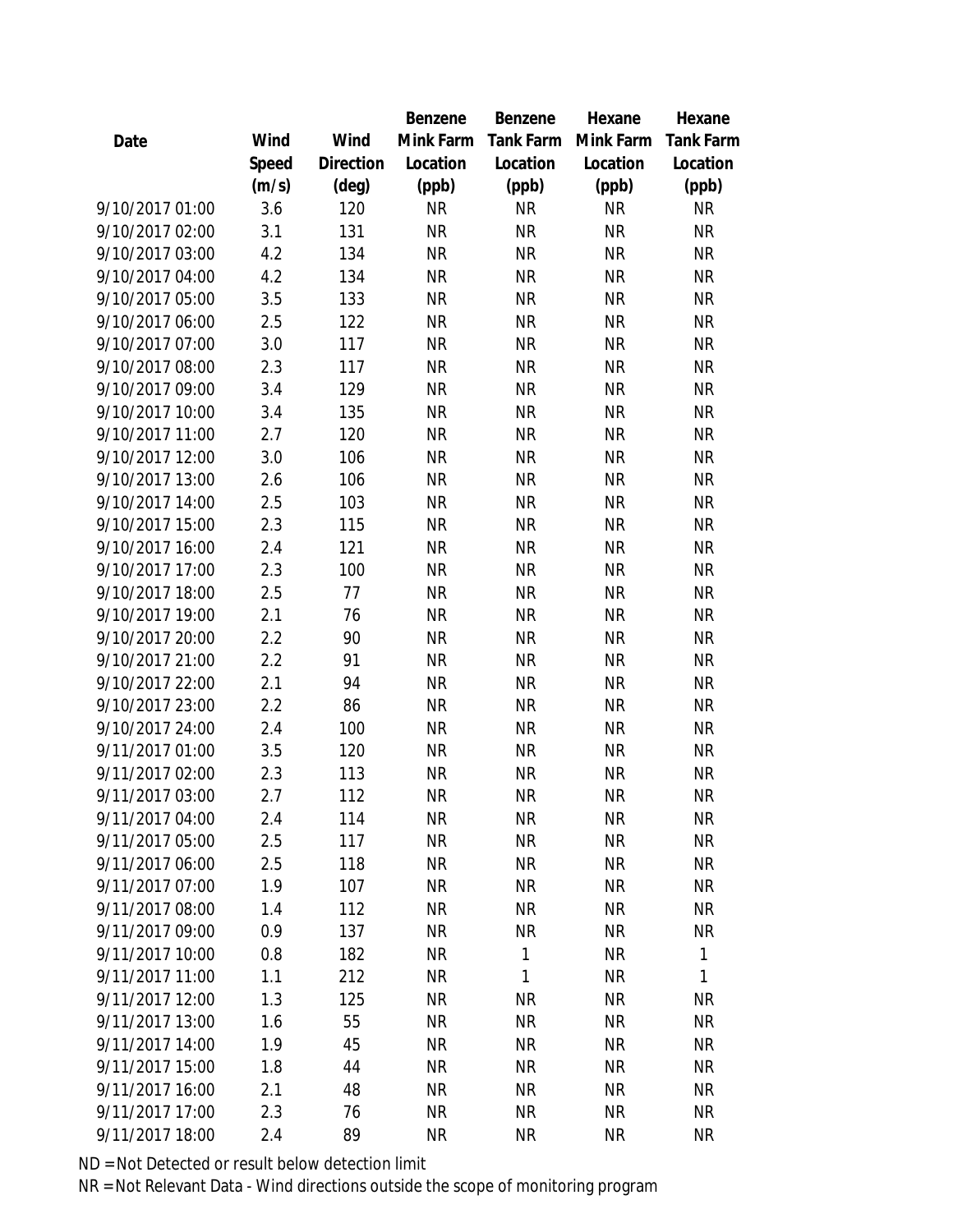|                 |       |           | Benzene   | Benzene   | Hexane         | Hexane    |
|-----------------|-------|-----------|-----------|-----------|----------------|-----------|
| Date            | Wind  | Wind      | Mink Farm | Tank Farm | Mink Farm      | Tank Farm |
|                 | Speed | Direction | Location  | Location  | Location       | Location  |
|                 | (m/s) | (deg)     | (ppb)     | (ppb)     | (ppb)          | (ppb)     |
| 9/11/2017 19:00 | 1.7   | 72        | <b>NR</b> | <b>NR</b> | <b>NR</b>      | <b>NR</b> |
| 9/11/2017 20:00 | 1.6   | 86        | <b>NR</b> | <b>NR</b> | <b>NR</b>      | <b>NR</b> |
| 9/11/2017 21:00 | 2.1   | 85        | <b>NR</b> | <b>NR</b> | <b>NR</b>      | <b>NR</b> |
| 9/11/2017 22:00 | 1.7   | 51        | <b>NR</b> | <b>NR</b> | <b>NR</b>      | <b>NR</b> |
| 9/11/2017 23:00 | 1.3   | 81        | <b>NR</b> | <b>NR</b> | <b>NR</b>      | <b>NR</b> |
| 9/11/2017 24:00 | 1.5   | 67        | <b>NR</b> | <b>NR</b> | <b>NR</b>      | <b>NR</b> |
| 9/12/2017 01:00 | 1.3   | 54        | <b>NR</b> | <b>NR</b> | <b>NR</b>      | <b>NR</b> |
| 9/12/2017 02:00 | 1.2   | 51        | <b>NR</b> | <b>NR</b> | <b>NR</b>      | <b>NR</b> |
| 9/12/2017 03:00 | 1.2   | 53        | <b>NR</b> | <b>NR</b> | <b>NR</b>      | <b>NR</b> |
| 9/12/2017 04:00 | 1.3   | 52        | <b>NR</b> | <b>NR</b> | <b>NR</b>      | <b>NR</b> |
| 9/12/2017 05:00 | 1.9   | 37        | 1         | <b>NR</b> | 3              | <b>NR</b> |
| 9/12/2017 06:00 | 1.6   | 41        | <b>NR</b> | <b>NR</b> | <b>NR</b>      | <b>NR</b> |
| 9/12/2017 07:00 | 2.1   | 39        | 1         | <b>NR</b> | $\overline{2}$ | <b>NR</b> |
| 9/12/2017 08:00 | 1.7   | 42        | <b>NR</b> | <b>NR</b> | <b>NR</b>      | <b>NR</b> |
| 9/12/2017 09:00 | 2.1   | 40        | 1         | <b>NR</b> | 1              | <b>NR</b> |
| 9/12/2017 10:00 | 2.6   | 46        | <b>NR</b> | <b>NR</b> | <b>NR</b>      | <b>NR</b> |
| 9/12/2017 11:00 | 3.2   | 50        | <b>NR</b> | <b>NR</b> | <b>NR</b>      | <b>NR</b> |
| 9/12/2017 12:00 | 3.7   | 45        | <b>NR</b> | <b>NR</b> | <b>NR</b>      | <b>NR</b> |
| 9/12/2017 13:00 | 3.9   | 53        | <b>NR</b> | <b>NR</b> | <b>NR</b>      | <b>NR</b> |
| 9/12/2017 14:00 | 3.9   | 52        | <b>NR</b> | <b>NR</b> | <b>NR</b>      | <b>NR</b> |
| 9/12/2017 15:00 | 4.0   | 46        | <b>NR</b> | <b>NR</b> | <b>NR</b>      | <b>NR</b> |
| 9/12/2017 16:00 | 3.2   | 49        | <b>NR</b> | <b>NR</b> | <b>NR</b>      | <b>NR</b> |
| 9/12/2017 17:00 | 3.4   | 47        | <b>NR</b> | <b>NR</b> | <b>NR</b>      | <b>NR</b> |
| 9/12/2017 18:00 | 3.6   | 36        | 1         | <b>NR</b> | 1              | <b>NR</b> |
| 9/12/2017 19:00 | 2.5   | 43        | <b>NR</b> | <b>NR</b> | <b>NR</b>      | <b>NR</b> |
| 9/12/2017 20:00 | 1.8   | 38        | 1         | <b>NR</b> | $\mathbf{1}$   | NR        |
| 9/12/2017 21:00 | 2.4   | 36        | 1         | <b>NR</b> | $\overline{2}$ | <b>NR</b> |
| 9/12/2017 22:00 | 2.7   | 31        | 1         | <b>NR</b> | $\overline{2}$ | <b>NR</b> |
| 9/12/2017 23:00 | 2.3   | 37        | 1         | <b>NR</b> | $\overline{2}$ | <b>NR</b> |
| 9/12/2017 24:00 | 2.4   | 42        | <b>NR</b> | <b>NR</b> | <b>NR</b>      | <b>NR</b> |
| 9/13/2017 01:00 | 2.2   | 40        | 1         | <b>NR</b> | 1              | <b>NR</b> |
| 9/13/2017 02:00 | 2.3   | 38        | 1         | <b>NR</b> | 1              | <b>NR</b> |
| 9/13/2017 03:00 | 1.9   | 35        | 1         | <b>NR</b> | 1              | <b>NR</b> |
| 9/13/2017 04:00 | 1.7   | 35        | 1         | <b>NR</b> | $\overline{2}$ | <b>NR</b> |
| 9/13/2017 05:00 | 1.7   | 42        | <b>NR</b> | <b>NR</b> | <b>NR</b>      | <b>NR</b> |
| 9/13/2017 06:00 | 1.7   | 40        | 1         | <b>NR</b> | 1              | <b>NR</b> |
| 9/13/2017 07:00 | 1.5   | 41        | <b>NR</b> | <b>NR</b> | <b>NR</b>      | <b>NR</b> |
| 9/13/2017 08:00 | 1.1   | 58        | <b>NR</b> | <b>NR</b> | <b>NR</b>      | <b>NR</b> |
| 9/13/2017 09:00 | 0.8   | 64        | <b>NR</b> | <b>NR</b> | <b>NR</b>      | <b>NR</b> |
| 9/13/2017 10:00 | 1.2   | 100       | NR.       | <b>NR</b> | <b>NR</b>      | <b>NR</b> |
| 9/13/2017 11:00 | 1.4   | 75        | <b>NR</b> | <b>NR</b> | <b>NR</b>      | <b>NR</b> |
| 9/13/2017 12:00 | 1.7   | 102       | <b>NR</b> | <b>NR</b> | <b>NR</b>      | <b>NR</b> |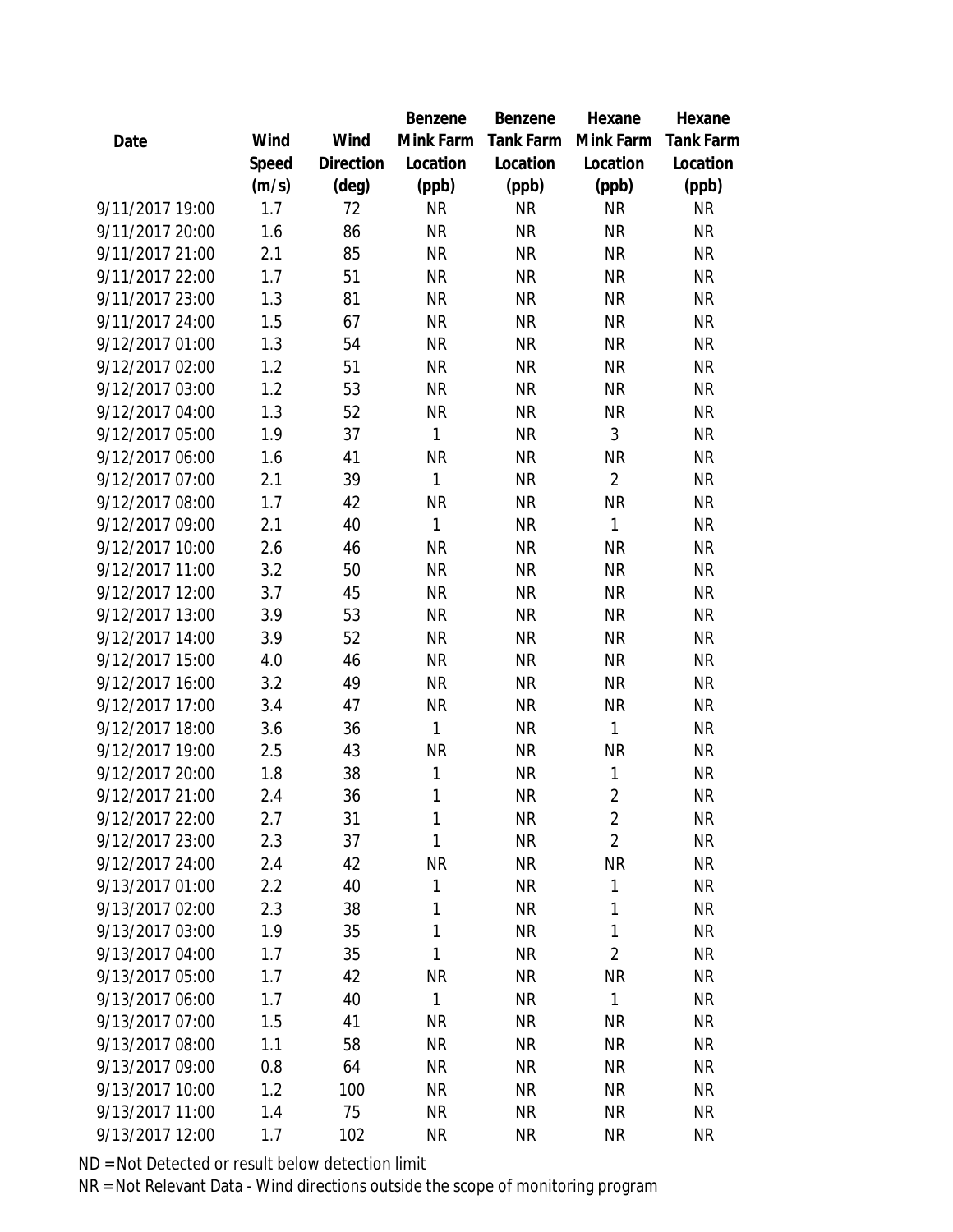|                 |       |                | Benzene   | Benzene      | Hexane    | Hexane           |
|-----------------|-------|----------------|-----------|--------------|-----------|------------------|
| Date            | Wind  | Wind           | Mink Farm | Tank Farm    | Mink Farm | <b>Tank Farm</b> |
|                 | Speed | Direction      | Location  | Location     | Location  | Location         |
|                 | (m/s) | $(\text{deg})$ | (ppb)     | (ppb)        | (ppb)     | (ppb)            |
| 9/13/2017 13:00 | 2.2   | 98             | <b>NR</b> | <b>NR</b>    | <b>NR</b> | <b>NR</b>        |
| 9/13/2017 14:00 | 1.6   | 108            | <b>NR</b> | <b>NR</b>    | <b>NR</b> | <b>NR</b>        |
| 9/13/2017 15:00 | 2.6   | 122            | <b>NR</b> | <b>NR</b>    | <b>NR</b> | <b>NR</b>        |
| 9/13/2017 16:00 | 3.2   | 133            | <b>NR</b> | <b>NR</b>    | <b>NR</b> | <b>NR</b>        |
| 9/13/2017 17:00 | 2.2   | 156            | <b>NR</b> | <b>NR</b>    | <b>NR</b> | <b>NR</b>        |
| 9/13/2017 18:00 | 3.2   | 139            | <b>NR</b> | <b>NR</b>    | <b>NR</b> | <b>NR</b>        |
| 9/13/2017 19:00 | 2.7   | 125            | <b>NR</b> | <b>NR</b>    | <b>NR</b> | <b>NR</b>        |
| 9/13/2017 20:00 | 1.4   | 124            | <b>NR</b> | <b>NR</b>    | <b>NR</b> | <b>NR</b>        |
| 9/13/2017 21:00 | 0.9   | 110            | <b>NR</b> | <b>NR</b>    | <b>NR</b> | <b>NR</b>        |
| 9/13/2017 22:00 | 1.6   | 120            | <b>NR</b> | <b>NR</b>    | <b>NR</b> | <b>NR</b>        |
| 9/13/2017 23:00 | 2.1   | 144            | <b>NR</b> | <b>NR</b>    | <b>NR</b> | <b>NR</b>        |
| 9/13/2017 24:00 | 1.3   | 166            | <b>NR</b> | <b>NR</b>    | <b>NR</b> | <b>NR</b>        |
| 9/14/2017 01:00 | 1.6   | 154            | <b>NR</b> | <b>NR</b>    | <b>NR</b> | <b>NR</b>        |
| 9/14/2017 02:00 | 1.9   | 152            | <b>NR</b> | <b>NR</b>    | <b>NR</b> | <b>NR</b>        |
| 9/14/2017 03:00 | 2.1   | 173            | <b>NR</b> | 1            | <b>NR</b> | 1                |
| 9/14/2017 04:00 | 1.3   | 202            | <b>NR</b> | 1            | <b>NR</b> | 1                |
| 9/14/2017 05:00 | 1.1   | 170            | <b>NR</b> | 1            | <b>NR</b> | 1                |
| 9/14/2017 06:00 | 1.7   | 155            | <b>NR</b> | <b>NR</b>    | <b>NR</b> | <b>NR</b>        |
| 9/14/2017 07:00 | 1.5   | 185            | <b>NR</b> | $\mathbf{1}$ | <b>NR</b> | 1                |
| 9/14/2017 08:00 | 1.2   | 182            | <b>NR</b> | 1            | <b>NR</b> | 1                |
| 9/14/2017 09:00 | 1.2   | 194            | <b>NR</b> | $\mathbf{1}$ | <b>NR</b> | 1                |
| 9/14/2017 10:00 | 1.1   | 153            | <b>NR</b> | <b>NR</b>    | <b>NR</b> | <b>NR</b>        |
| 9/14/2017 11:00 | 1.5   | 145            | <b>NR</b> | <b>NR</b>    | <b>NR</b> | <b>NR</b>        |
| 9/14/2017 12:00 | 1.9   | 188            | <b>NR</b> | 1            | <b>NR</b> | 1                |
| 9/14/2017 13:00 | 2.4   | 190            | <b>NR</b> | 1            | <b>NR</b> | 1                |
| 9/14/2017 14:00 | 2.4   | 201            | <b>NR</b> | $\mathbf{1}$ | <b>NR</b> | 1                |
| 9/14/2017 15:00 | 2.5   | 189            | <b>NR</b> | 1            | <b>NR</b> | 1                |
| 9/14/2017 16:00 | 2.6   | 175            | <b>NR</b> | 1            | <b>NR</b> | 1                |
| 9/14/2017 17:00 | 2.7   | 184            | <b>NR</b> | 1            | <b>NR</b> | 1                |
| 9/14/2017 18:00 | 2.9   | 168            | <b>NR</b> | <b>NR</b>    | <b>NR</b> | <b>NR</b>        |
| 9/14/2017 19:00 | 2.7   | 157            | <b>NR</b> | <b>NR</b>    | <b>NR</b> | <b>NR</b>        |
| 9/14/2017 20:00 | 2.4   | 153            | NR        | <b>NR</b>    | <b>NR</b> | <b>NR</b>        |
| 9/14/2017 21:00 | 2.7   | 150            | NR        | <b>NR</b>    | <b>NR</b> | <b>NR</b>        |
| 9/14/2017 22:00 | 3.9   | 156            | NR        | <b>NR</b>    | <b>NR</b> | <b>NR</b>        |
| 9/14/2017 23:00 | 3.6   | 154            | <b>NR</b> | <b>NR</b>    | <b>NR</b> | <b>NR</b>        |
| 9/14/2017 24:00 | 3.3   | 148            | <b>NR</b> | <b>NR</b>    | <b>NR</b> | <b>NR</b>        |
| 9/15/2017 01:00 | 3.2   | 150            | NR        | <b>NR</b>    | <b>NR</b> | <b>NR</b>        |
| 9/15/2017 02:00 | 3.5   | 155            | NR        | <b>NR</b>    | NR        | NR               |
| 9/15/2017 03:00 | 3.1   | 162            | NR        | <b>NR</b>    | <b>NR</b> | <b>NR</b>        |
| 9/15/2017 04:00 | 3.1   | 170            | NR        | 1            | <b>NR</b> | $\mathbf{1}$     |
| 9/15/2017 05:00 | 3.2   | 167            | <b>NR</b> | <b>NR</b>    | <b>NR</b> | <b>NR</b>        |
| 9/15/2017 06:00 | 3.5   | 158            | <b>NR</b> | <b>NR</b>    | <b>NR</b> | <b>NR</b>        |